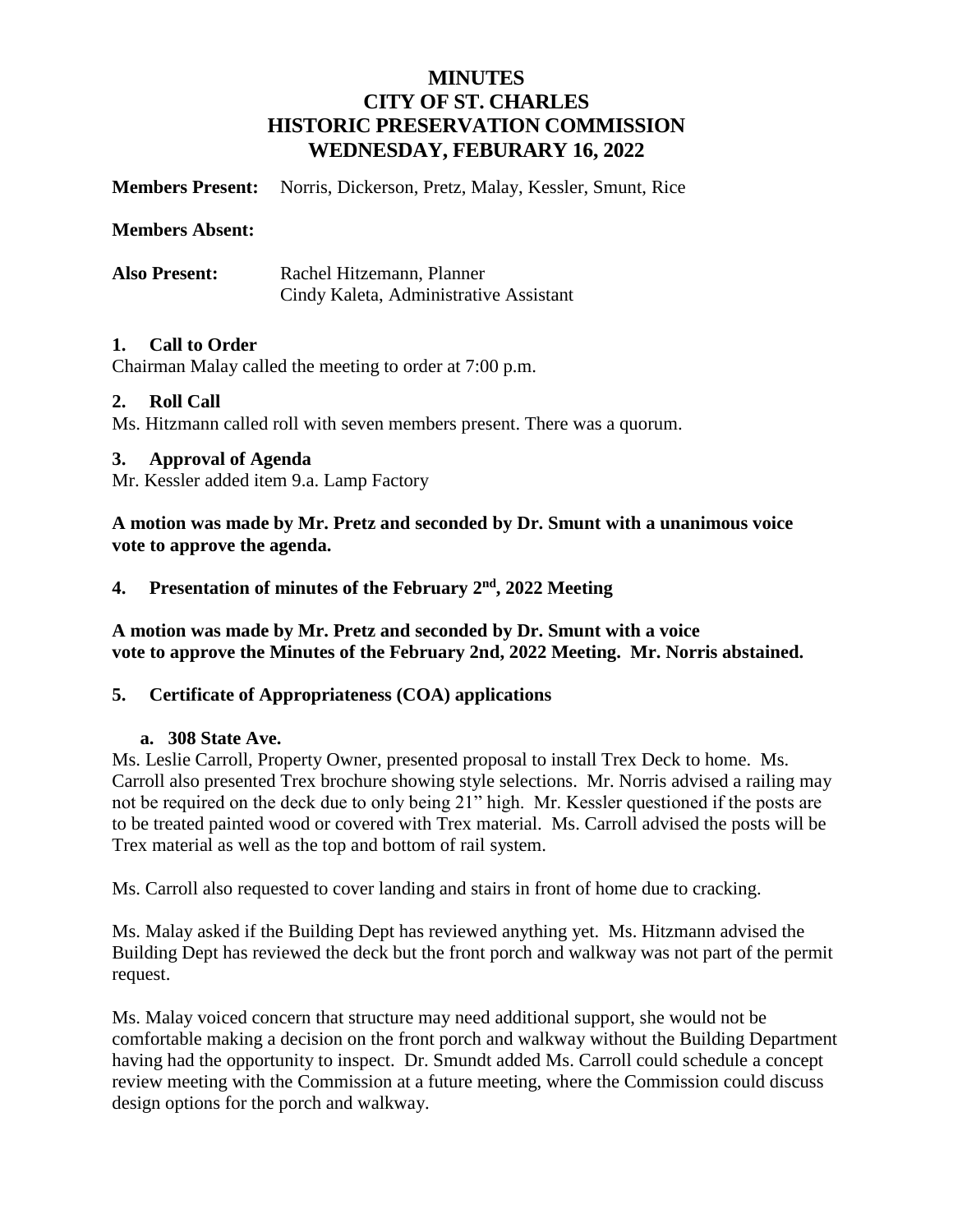**A motion was made by Mr. Kessler and seconded by Dr. Smundt with a unanimous voice vote to approve the COA with condition approved based on the COA provided using Trex system shown, using 2 x 2 square metal spindle and Trex Material newel post with matching cap and floor as shown.**

## **b. 56 Indiana St.**

Mr. Clifford Blanck, Business Owner, presented proposal to install vinyl cover over existing front cloth awning.

Dr. Smunt expressed concern the cover looks like plastic.

Dr. Dickerson asked if the cover was designed to cover over an existing awning. She expressed concern wind could get under. Mr. Blanck advised it will be held down with multiple zip ties.

Mr. Kessler also expressed concern that the awning cover is not a permanent addition.

Mr. Pretz suggested the Commission approve for a one-year period to be reviewed again. Mr. Blanck advised he would agree to revisit in one year.

### **A motion was made by Dr. Smunt and seconded by Mr. Pretz with a unanimous voice vote to approve the COA with a condition that revisit with applicant in one year.**

## c. **1 E Main St.**

Mr. Conrad Hurst, Building Owner, presented proposal to install white weather screens on the lower balcony.

The Commission discussed the color of the screens and the purpose of the screens. Mr. Hurst advised intent is to have the screens up as often as possible but would like them down during inclement weather such as cold and rain. He also pointed out the white color of the screens mimicked the second floor white on the building.

Mr. Hurst also advised the business owner will be adding bug screens to the area for the summer months. The plan will be brought to the Commission for approval prior to installation.

**A motion was made by Dr. Dickerson and seconded by Mr. Kessler to approve the COA as presented for 1 E Main Street and approved by Dickerson, Malay, Kessler, Smunt, Rice. Mr. Norris did not approve due to changing of architecture. Mr. Pretz did not approve due to lack of a time period being included. Motion carried.** 

#### **d. 7 E Main St.**

Mr. Conrad Hurst, Building Owner, presented proposal to renovate front and rear elevations of building. First floor elevation will match the neighboring building at 11 E Main Street using Hardie material.

Commission discussed changes.

**A motion was made by Mr. Kessler and seconded by Mr. Pretz with a unanimous voice vote to approve the COA as presented for 7 E Main Street.**

**6. Grant Applications** None